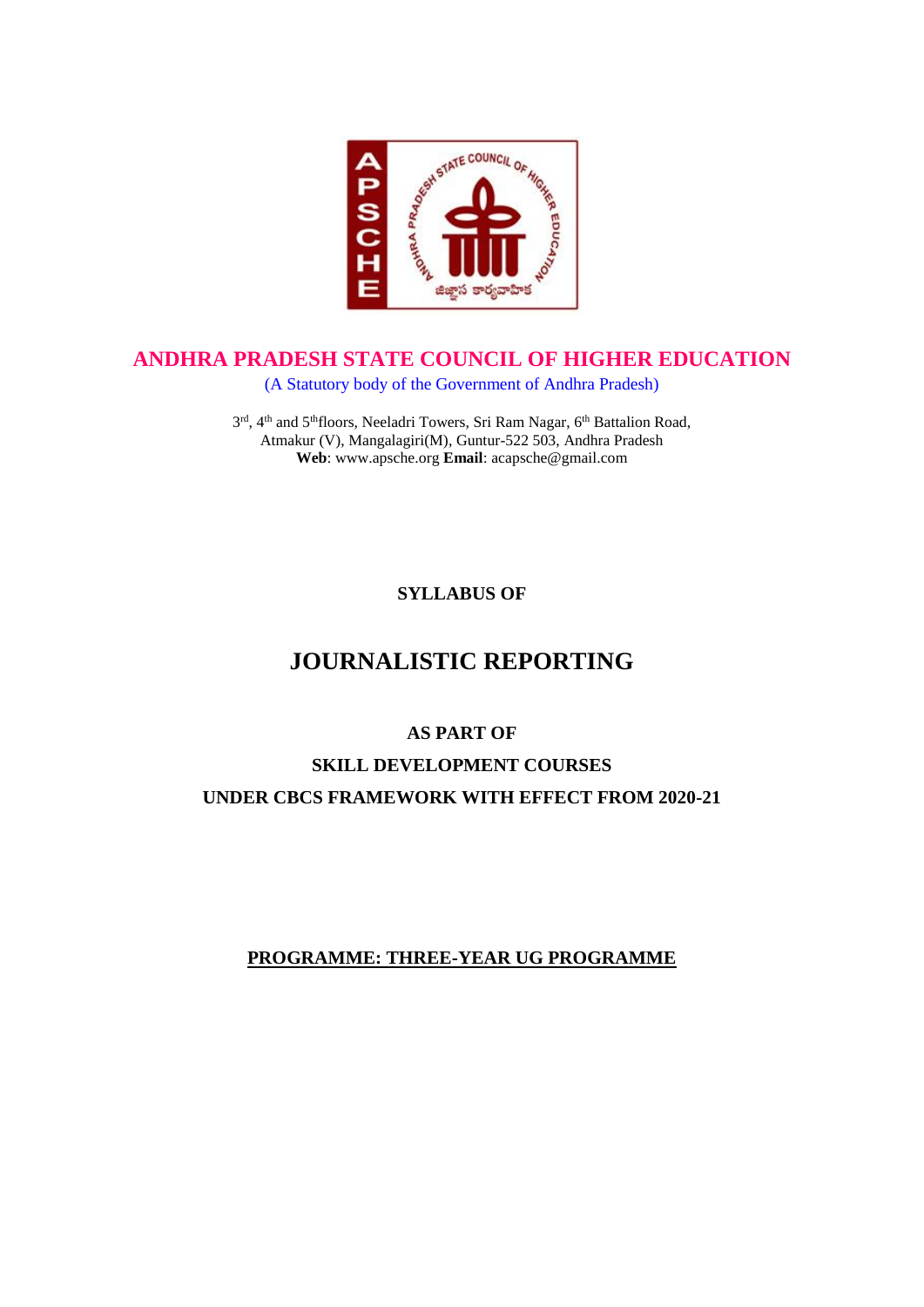#### A**.P. State Council of Higher Education**

B.A., B. Com & B. Sc Programmes

#### Revised CBCS w.e.f 2020-21 **SKILL DEVELOPMENT COURSES**

# Arts Stream

# **JOURNALISTIC REPORTING**

Total 30 hrs (02 h/wk, 02 Cr & Max 50 Marks)

#### **Course Outcomes**:

*After successful completion of this course, the student will be able to:*

- *1. Understand the evolution of journalism with a focus on its development in India.*
- *2. Comprehend the role of Press in the Indian democracy and various reporting methods.*
- *3. Realise the ethical aspects of Journalism in India*
- *4. Develop basic writing skills for news papers, Radio and Television.*

#### **Syllabus:**

**Unit-I:** 06 Hrs

Introduction to Journalism-Nature, Growth and Development in post independence era -Print Media, Mass Media and Electronic Media, Press as a Fourth Estate-Role of Press in Democracy.

**Unit-II:** 10 Hrs

Concept of News-News Values-Sources of News - News gathering ways: Press Conferences, Press Releases, Events, Meets, Interviewing-Types of Interviews and Interviewing Techniques- Methods of News Writing: Leads, News Stories and Body Development.

#### **Unit- III:**10 Hrs

Reporting-Kinds of Reporting-Objectives, Interpretative, Investigative, Legal, Developmental, Political, Sports, Crime, Economic, Commercial, Disaster, Technical and Scientific Reporting-Writing Special features: Photo features, Human interest features, Profiles, Column Writing, Writing for Radio and Television-Values and Ethics of Journalism.

#### **Co-curricular Activities Suggested: (04 Hrs)**

- 1. Collection and study of various English and Telugu Newspapers
- 2. Invited lecture/basic training by local experts
- 3. Visit to local Press office
- 4. Informally attending Press Conferences andMeets and taking notes
- 5. Assignments, Group discussion, Quiz etc.

#### **ReferenceBooks:**

- 1. Mencher Melvin, News Reporting and Writing, 1997, Columbia University Press.
- 2. Mazumdar Aurobindo, Indian Press and Freedom Struggle, 1993, Orient Longman.
- 3. Barun Roy, Beginners Guide to Journalism and Mass Communication, V&S Publishers, New Delhi.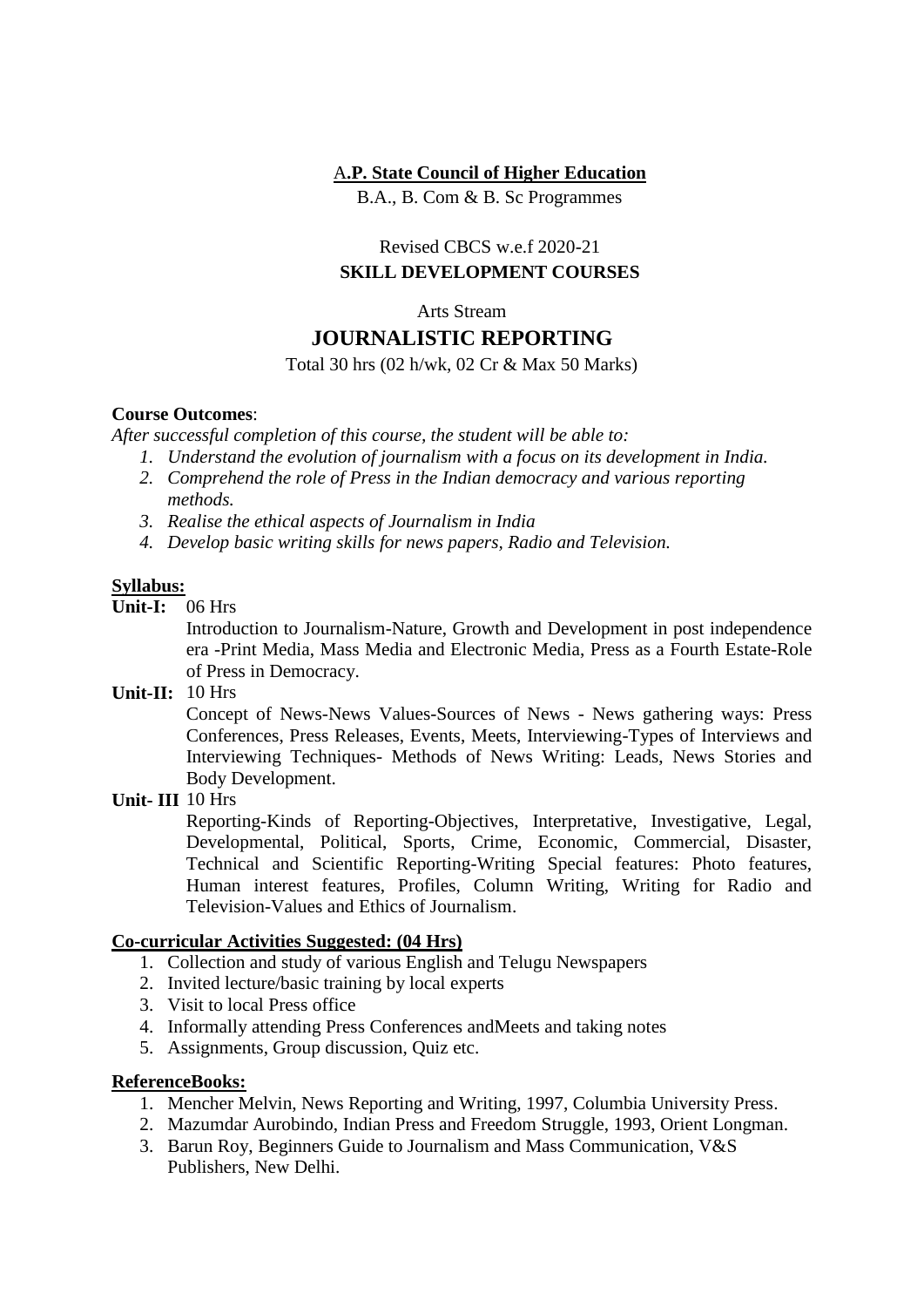- 4. Kamath M.V, Professional Journalism,1983,Vikas Publishers, New Delhi.
- 5. Carole Fleming, Emma Hemmingway, Gillian Moore and Dave Welford, 2006,SAGE Publications India Pvt.Ltd, New Delhi
- 6. Websites on Journalistic Reporting.

#### **MODEL QUESTION PAPER & PATTERN**

Max Marks: 50 Time: 1 ½ hr (90 Min**)**

#### **SECTION A** (Total: 4x5=20 Marks)

(Answer any four questions. Each answer carries 5 marks (At least 1 question should be given from each Unit)

| .<br>c<br>- - - - |  |  |
|-------------------|--|--|
| . .               |  |  |
| $\bigcap$         |  |  |
| J.                |  |  |
| ┭.                |  |  |
| J.                |  |  |
| 6.                |  |  |
| -<br>. .          |  |  |
| Ω<br>o.           |  |  |

**SECTION B** (Total:  $3x10 = 30$  Marks)

(Answer any three questions. Each answer carries 10 marks (At least 1 question should be given from each Unit)

| . .           |  |
|---------------|--|
| ◠<br><u>.</u> |  |
| J.            |  |
| ᠇.            |  |
| ◡.            |  |
| v.            |  |

 $@ @ @ @ @ @ @$